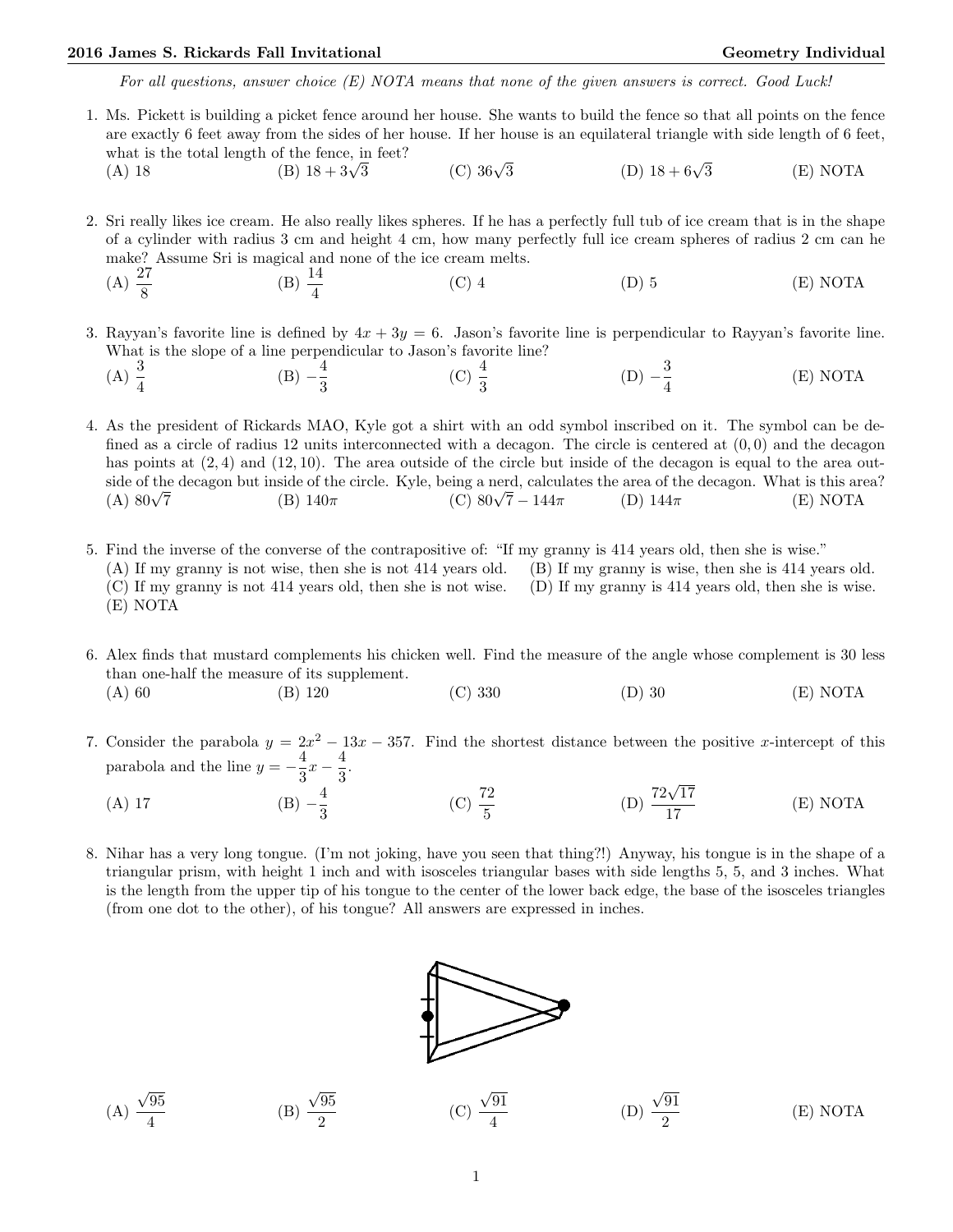## 2016 James S. Rickards Fall Invitational Christian Communication Ceometry Individual Geometry Individual

9. Dylan likes to draw triangles. He draws one with vertices at  $(34, 12)$ ,  $(-16, -27)$ , and  $(26, -5)$ . He wants to balance this triangle on the tip of his pencil. Assuming Dylan meticulously sharpens his pencil into a single point, what is the point on which this triangle will balance?  $\Omega$ 

(A) (15, -7) \t\t (B) (22, -10) \t\t (C) 
$$
\left(\frac{44}{3}, -\frac{20}{3}\right)
$$
 \t\t (D)  $\left(\frac{35}{3}, -5\right)$  \t\t (E) NOTA

- 10. Rohan likes potatoes. He brings home 100 pounds of them. The potatoes are 99 percent water. Being a fickle person, he dehydrates the potatoes overnight until they are 98 percent water. How much do the potatoes weigh now, in pounds?
	- (A) 99 (B) 98 (C) 50 (D) 25 (E) NOTA
- 11. In triangle ABC, AD is the angle bisector of BAC, AB is 12, AC is 16, and DC is half of the square of BD. What is the length of BD?
	- (A)  $\frac{3}{2}$ (B)  $\frac{4}{3}$ (C)  $\frac{8}{3}$  $(D)$  4  $(E)$  NOTA
- 12. Two circles intersect and have a common chord of length  $x$ . The distance between the two circles is  $y$  and the radius of one of the circles is z. If  $\frac{x}{2} < z < y$ , what is the radius of the second circle, in terms of x, y, and z?
	- (A)  $\sqrt{y^2 + z^2 y\sqrt{y^2}}$  $4z^2-x$  $\frac{1}{2}$  (B)  $\sqrt{y^2 + z^2 - y^2}$ <sup>1</sup>  $z^2 - \frac{x^2}{4}$  $\frac{x^2}{4}$  (C)  $\sqrt{x^2 + y^2 + z^2 - y\sqrt{x^2 + y^2 + z^2}}$  $z^2-x^2$ (D)  $\sqrt{y^2 - z^2 + y\sqrt{y^2}}$  $4z^2-x$ <sup>2</sup> (E) NOTA
- 13. What is the area of an equilateral triangle inscribed in a circle inscribed in a regular hexagon of side length 4?<br>
(A)  $4\sqrt{3}$  (B)  $9\sqrt{3}$  (C)  $8\sqrt{3}$  (D)  $6\sqrt{3}$  (E) NOT.  $(A)$  4 $\sqrt{3}$ (C)  $8\sqrt{3}$  (D)  $6\sqrt{3}$ 3 (E) NOTA
- 14. Joshua is baking a cake, but as a beginner baker, he has no idea how much frosting to put on the outside of it. If the cake is in the shape of a right regular hexagonal frustum with slant height 2, and the side lengths of each base are 4 and 6, what is the total surface area needed to be covered in frosting, assuming all sides of the caked are frosted?<br>
(A)  $78\sqrt{3}$  (B)  $108\sqrt{3}$  (C)  $30 + 78\sqrt{3}$  (D)  $60 + 78\sqrt{3}$  (E) NOTA  $(A)$  78 $\sqrt{3}$ (D)  $60 + 78\sqrt{3}$  (E) NOTA
- 15. Deekshita and Diyah are stargazing. Deekshita sees a regular four pointed star with perimeter  $4\pi$ , as shown, while Diyah sees a regular six pointed star with perimeter  $8\pi$ , as shown. What is the absolute value of the difference between the areas of the two stars?



- 16. What is the sum of the degree measures of all of the interior angles in a polygon with 120 sides, in degrees? (A) 360 (B) 2124 (C) 21240 (D) 21600 (E) NOTA
- 17. Tanusri has a hollow charm in the shape of a right cone with radius 4 and height 8. Tanvi has a spherical charm that she finds can be perfectly placed (inscribed) in Tanusri's charm. What is the radius of Tanvi's charm?
	- (A)  $2\sqrt{5}-2$  $\overline{5} - 2$  (B)  $\frac{8}{3}$  $(C)$  4 − √ 3 (D)  $5 + 1$ 8 (E) NOTA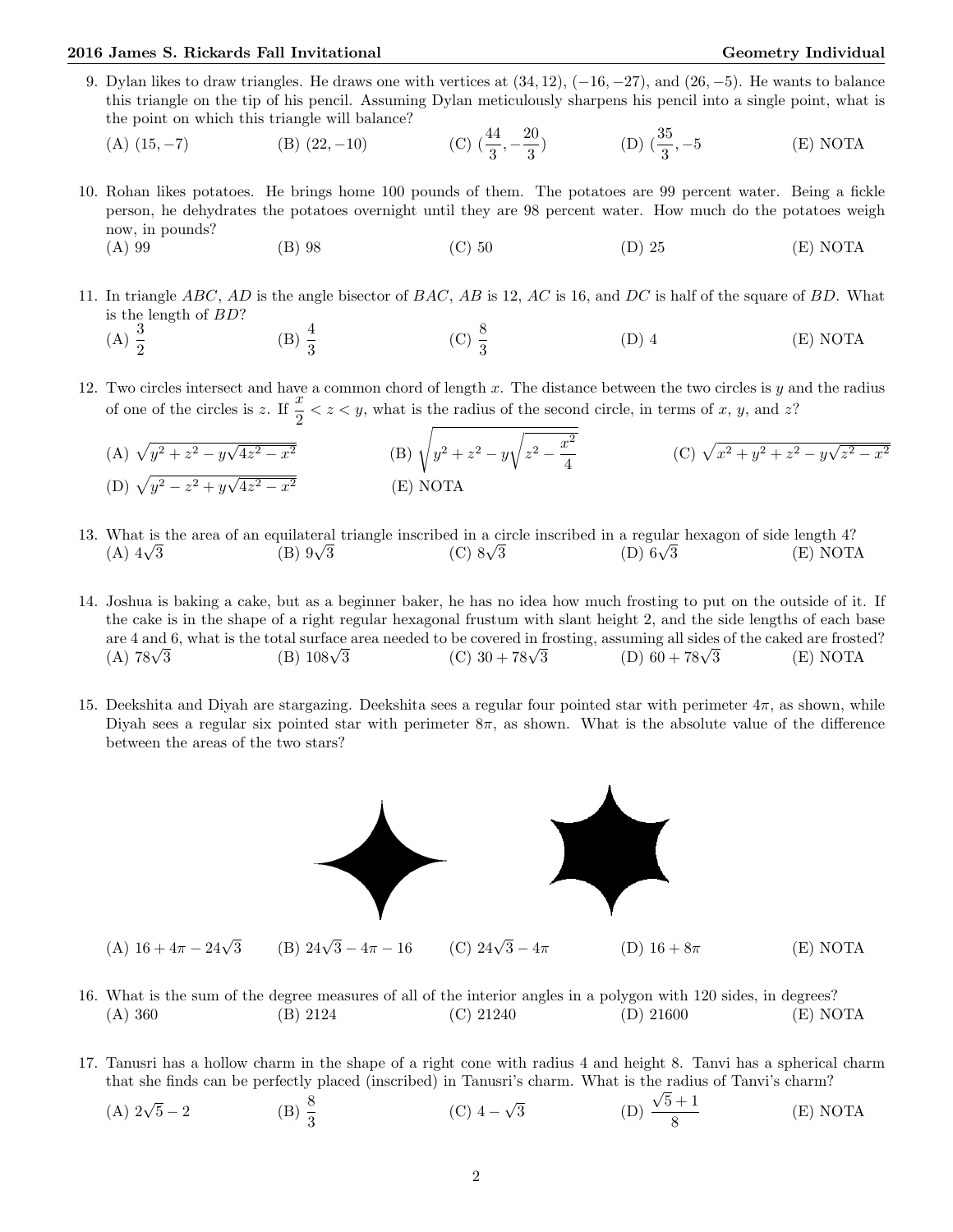## 2016 James S. Rickards Fall Invitational Christian Communication Ceometry Individual Geometry Individual

18. A kite with side lengths of 5 and 12 is inscribed in a circle. What is the radius of the circle?

(A) 7 (B) 13 (C) 17 (D) 
$$
\frac{17}{2}
$$
 (E) NOTA

For problems 19-21, consider a triangle ABC with side lengths  $AB = 12$ ,  $BC = 35$ , and  $AC = 37$ . A median BD is drawn to side  $AC$ , with  $D$  on  $AC$ .

- 19. What is the secant of angle A? (A)  $\frac{37}{12}$  (B)  $\frac{37}{35}$  $(C) \frac{12}{37}$ (D)  $\frac{35}{37}$ (E) NOTA
- 20. Which angle has a measure equal to  $arcsin\left(\frac{12}{37}\right)$ ? (A) ∠BCA (B) ∠CAB (C) ∠BDC (D) ∠ADB (E) NOTA
- 21. What is the length of the median BD?

What is the length of the median *BD*?\n(A) 
$$
\frac{37}{2}
$$
\n(B)  $\frac{47}{2}$ \n(C)  $\frac{49}{2}$ \n(D)  $\frac{37\sqrt{2}}{2}$ \n(E) NOTA

22. Find the slope of the Euler line of the triangle with vertices  $(5,5)$ ,  $(8,5)$ , and  $(5,9)$ . (A)  $\frac{4}{3}$  (B)  $\frac{3}{4}$  (C) 1 (D)  $-\frac{3}{4}$ 4 (E) NOTA

23. Vishnav and Akash are rich, and want to take a taxi to school together. They must leave in between 8:30 AM and 8:50 AM. However, neither likes waiting, and they are both only willing to wait 5 minutes before leaving in a personal taxi alone. Assuming both randomly arrive within the 20 minute period, what is the probability that they are able to meet and leave in a taxi together, instead of wasting gas and driving in two separate taxis?  $(A) \frac{7}{16}$ (B)  $\frac{9}{16}$ (C)  $\frac{1}{4}$  $(D) \frac{3}{8}$ (E) NOTA

24. What is one of the intersection points between the parabola  $y = 2x^2 + 6x + 7$  and the line  $y = -x + 4$ ?  $(A)$   $\left(-3, \frac{9}{2}\right)$ 2 (B)  $(-3, 7)$  (C)  $\left(\frac{1}{2}\right)$  $\frac{1}{2},\frac{9}{2}$ 2 (D)  $\left(\frac{1}{2}\right)$  $\left(\frac{1}{2}, 7\right)$ (E) NOTA

25. Two congruent circles intersect so that each passes through the center of the other. Given that each of the circles has a radius of r, what is the area of the overlapping region, in terms of r? √

(A) 
$$
\frac{r^2\sqrt{3}}{2}
$$
 \t(B)  $\frac{4\pi r^2 - 3r^2\sqrt{3}}{6}$  \t(C)  $\frac{4\pi r^2 - \sqrt{3}}{6}$  \t(D)  $\frac{4\pi r^2 - 6r^2\sqrt{3} + 4r}{6}$  \t(E) NOTA

26. What is the radius of a circle with equation  $x^2 + y^2 - 10x - 12y + 43 = 0$ ? (A) 43 (B) 5 (C) 18 (D) 6 (E) NOTA

27. The surface area of one dodecahedron is 9. A similar dodecahedron has a surface area of 16. What is the ratio of the volume of the first dodecahedron to the second?<br>
(A)  $\frac{3}{4}$  (B)  $\frac{9}{16}$  (C)

(A) 
$$
\frac{3}{4}
$$
 \t\t (B)  $\frac{9}{16}$  \t\t (C)  $\frac{7}{16}$  \t\t (D)  $\frac{1}{4}$  \t\t (E) NOTA

- 28. Cherry is quizzing Karthik, and Karthik is trying not to act like a fool. Cherry asks Karthik, "What is the sum of the number of sides and number of diagonals in a regular triskaidecagon?" Assuming Karthik proves that he is not a fool, what is his answer?
	- (A) 435 (B) 360 (C) 253 (D) 78 (E) NOTA